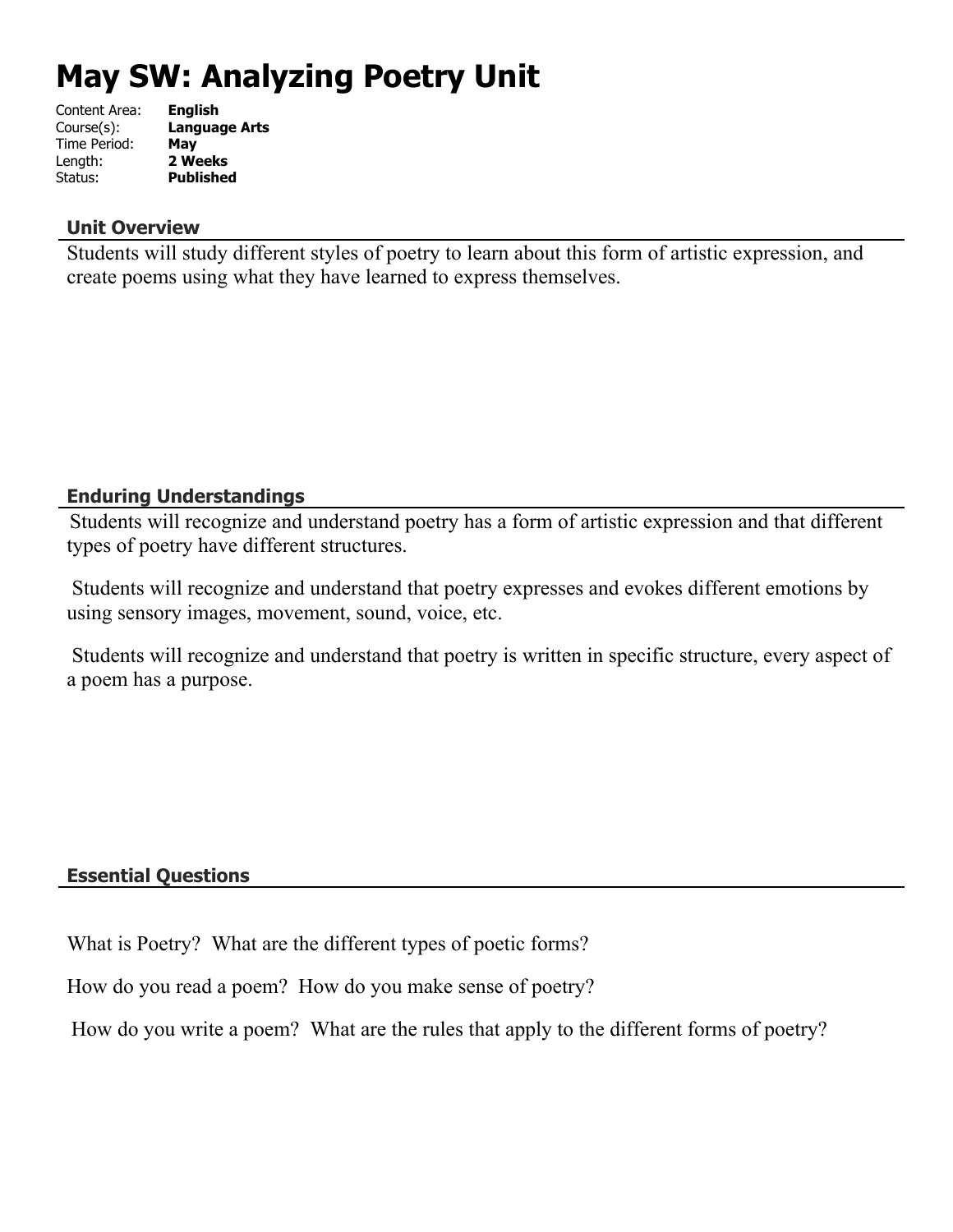- View a poet reading poetry
- Identify the theme of a poem
- Analyze poetry focusing on form, title, sensory language, theme, stanza, storyline, and cadence (rhythm)
- Respond to poetry open-ended questions using textual evidence
- Peer and self-assess poetry open-ended responses using rubric
- Write a poem in response to another poem
- Select a section rich in detail from a prose piece which will be turned into found poetry
- Select phrases and words from the prose piece to compose a found poem
- Write and revise found poems with peer feedback
- Infer how word choice makes poetry meaningful
- Demonstrate knowledge of analyzing poetry
- Reflect upon and analyze the meaning and conciseness of 6 word memoirs
- Write 6 word memoirs
- Create 6 word memoirs using Wordle.com

Activities:

Read aloud with whole class

Read silently

Independent reading

Vocabulary

Group discussions

Peer writing/editing

Grammar activities

# **Integration of Career Readiness, Life Literacies and Key Skills**

TECH.9.4.8.CI.4 Explore the role of creativity and innovation in career pathways and industries.

TECH.9.4.8.DC Digital Citizenship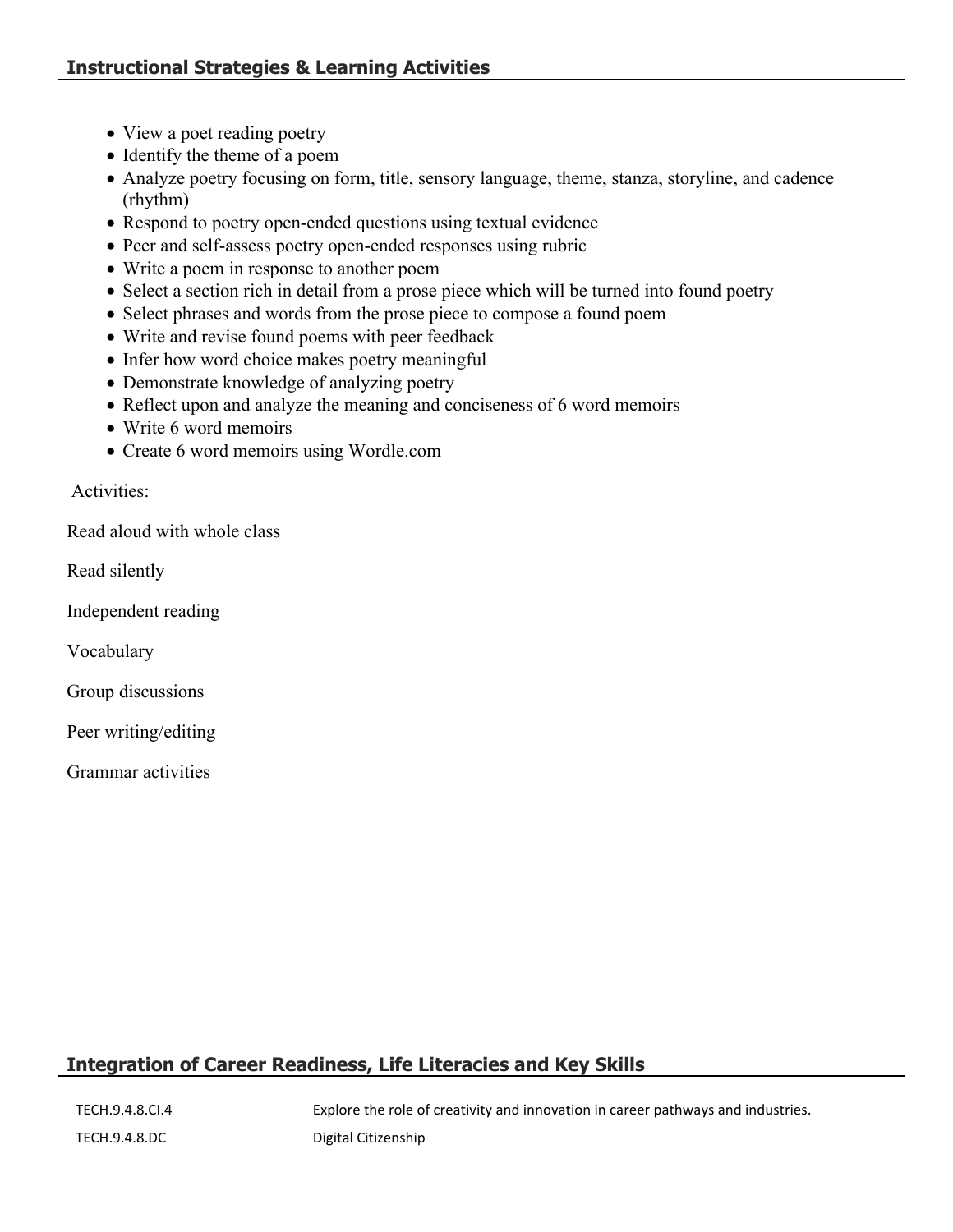|                      | Gathering and evaluating knowledge and information from a variety of sources, including<br>global perspectives, fosters creativity and innovative thinking.       |
|----------------------|-------------------------------------------------------------------------------------------------------------------------------------------------------------------|
| TECH.9.4.8.CT.2      | Develop multiple solutions to a problem and evaluate short- and long-term effects to<br>determine the most plausible option (e.g., MS-ETS1-4, 6.1.8.CivicsDP.1).  |
|                      | Multiple solutions often exist to solve a problem.                                                                                                                |
| WRK.9.2.8.CAP.12     | Assess personal strengths, talents, values, and interests to appropriate jobs and careers to<br>maximize career potential.                                        |
| WRK.9.2.8.CAP.3      | Explain how career choices, educational choices, skills, economic conditions, and personal<br>behavior affect income.                                             |
| <b>TECH.9.4.8.CI</b> | Creativity and Innovation                                                                                                                                         |
| TECH.9.4.8.DC.5      | Manage digital identity and practice positive online behavior to avoid inappropriate forms<br>of self-disclosure.                                                 |
| <b>TECH.9.4.8.CT</b> | <b>Critical Thinking and Problem-solving</b>                                                                                                                      |
| WRK.9.2.8.CAP.2      | Develop a plan that includes information about career areas of interest.                                                                                          |
| WRK.9.2.8.CAP.4      | Explain how an individual's online behavior (e.g., social networking, photo exchanges,<br>video postings) may impact opportunities for employment or advancement. |
| <b>WRK.9.2.8.CAP</b> | <b>Career Awareness and Planning</b>                                                                                                                              |
| TECH.9.4.8.DC.2      | Provide appropriate citation and attribution elements when creating media products (e.g.,<br>$W.6.8$ ).                                                           |
| TECH.9.4.8.DC.1      | Analyze the resource citations in online materials for proper use.                                                                                                |
| TECH.9.4.8.DC.6      | Analyze online information to distinguish whether it is helpful or harmful to reputation.                                                                         |
|                      |                                                                                                                                                                   |

#### **Technology and Design Integration**

Students will inteact with the unit using the Smartboard, Google Classroom, document cameras and Chromebooks for research, writing and publishing.

Troubleshooting a problem is more effective when knowledge of the specific device along with a systematic process is used to identify the source of a problem. CS.6-8.8.1.8.CS.4 Systematically apply troubleshooting strategies to identify and resolve hardware and software problems in computing systems.

#### **Interdisciplinary Connections**

TECH.8.1.8 Educational Technology: All students will use digital tools to access, manage, evaluate, and synthesize information in order to solve problems individually and collaborate and to create and communicate knowledge.

#### **Differentiation**

- Understand that gifted students, just like all students, come to school to learn and be challenged.
- Pre-assess your students. Find out their areas of strength as well as those areas you may need to address before students move on.
- Consider grouping gifted students together for at least part of the school day.
- Plan for differentiation. Consider pre-assessments, extension activities, and compacting the curriculum.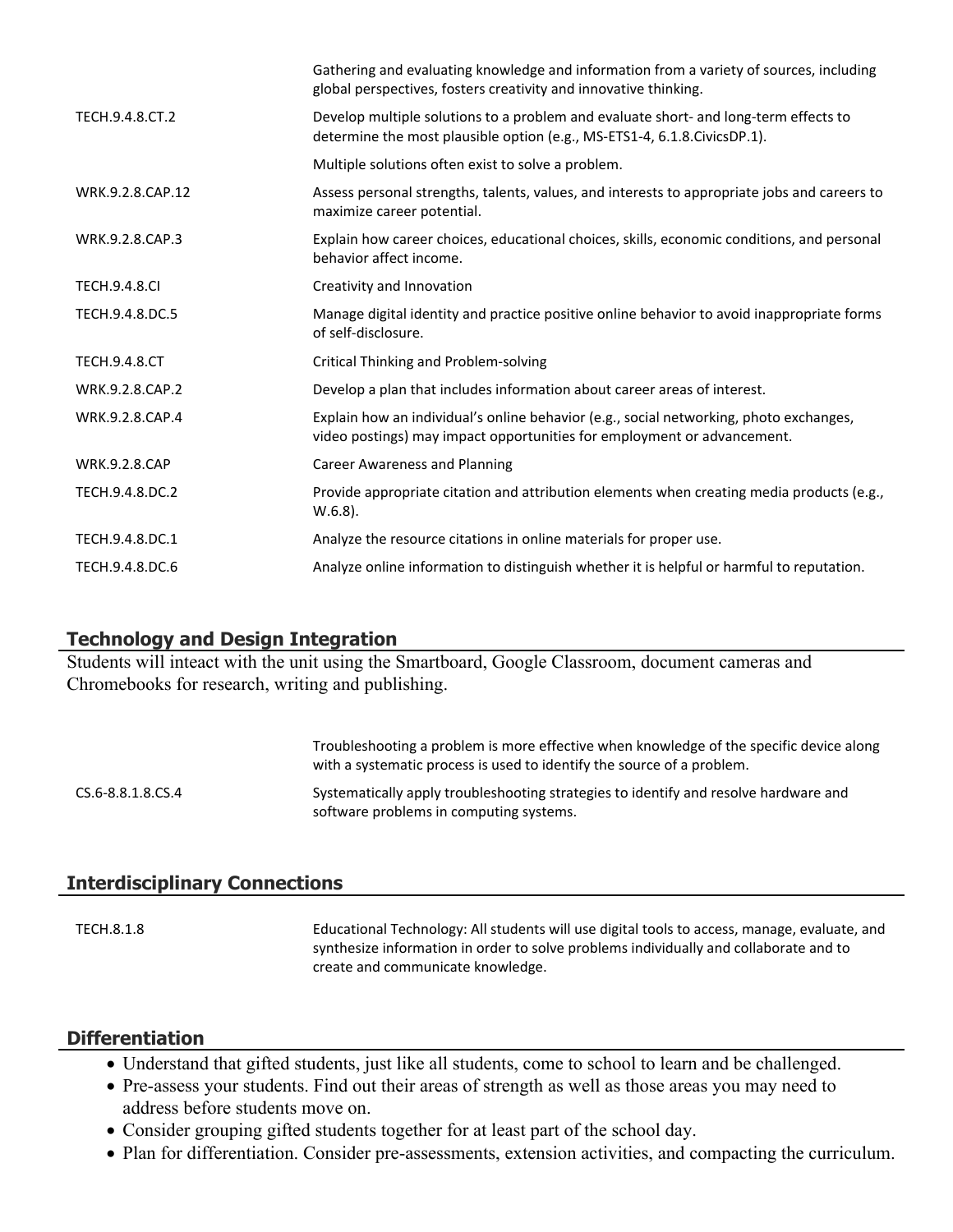- Use phrases like "You've shown you don't need more practice" or "You need more practice" instead of words like "qualify" or "eligible" when referring to extension work.
- Encourage high-ability students to take on challenges. Because they're often used to getting good grades, gifted students may be risk averse.
- **Definitions of Differentiation Components**:
	- o Content the specific information that is to be taught in the lesson/unit/course of instruction.
	- o Process how the student will acquire the content information.
	- o Product how the student will demonstrate understanding of the content.
	- o Learning Environment the environment where learning is taking place including physical location and/or student grouping

#### **Differentiation occurring in this unit:**

Creative choices

support

# **Modifications & Accommodations**

Refer to QSAC EXCEL SMALL SPED ACCOMMOCATIONS spreadsheet in this discipline.

#### **Modifications and Accommodations used in this unit:**

IEP accommodations and support

# **Benchmark Assessments**

**Benchmark Assessments** are given periodically (e.g., at the end of every quarter or as frequently as once per month) throughout a school year to establish baseline achievement data and measure progress toward a standard or set of academic standards and goals.

#### **Schoolwide Benchmark assessments:**

Aimsweb benchmarks 3X a year

Linkit Benchmarks 3X a year

#### **Additional Benchmarks used in this unit:**

Aimsweb

Writing Samples

Linkit testing 3 times a year.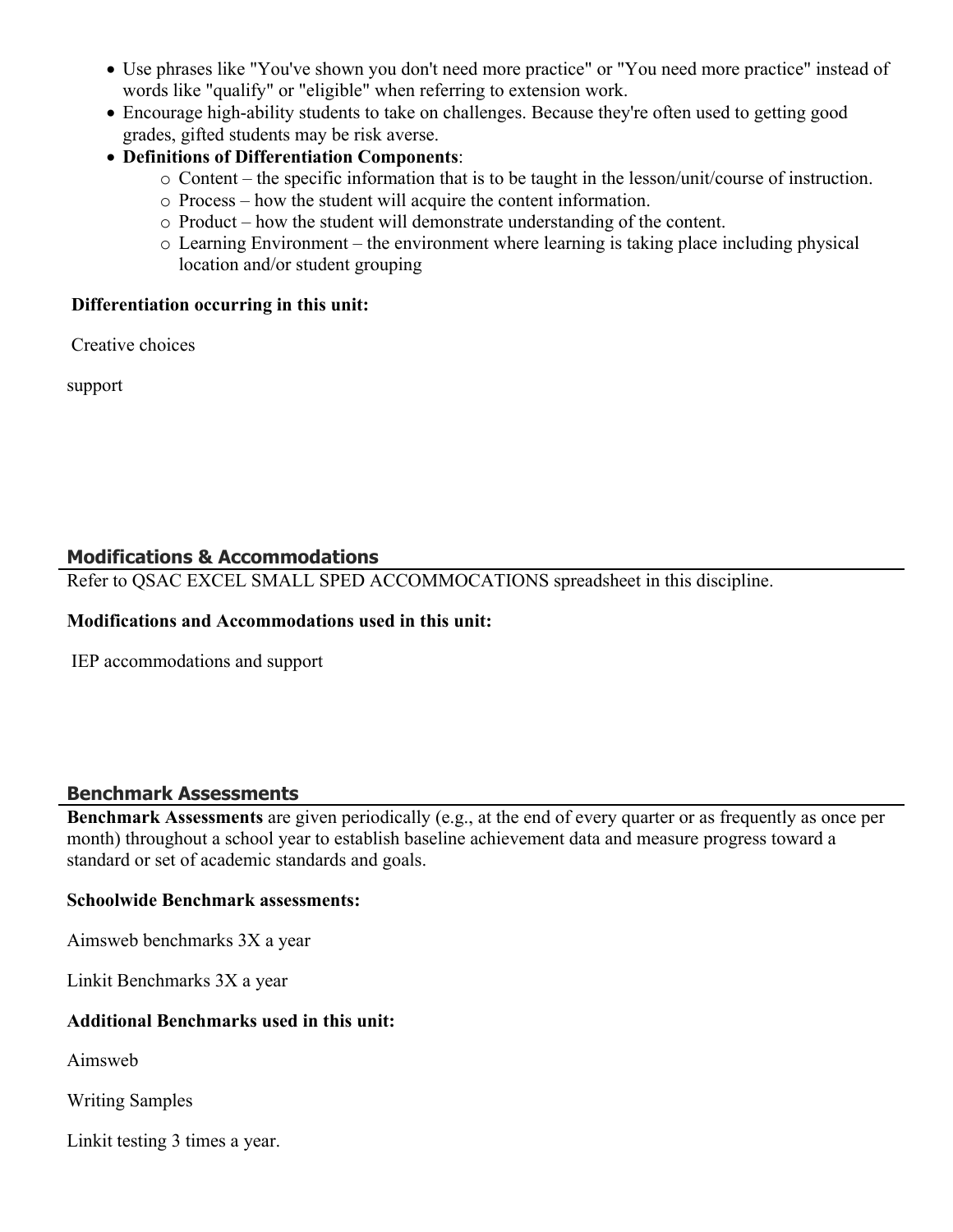# **Formative Assessments**

Assessment allows both instructor and student to monitor progress towards achieving learning objectives, and can be approached in a variety of ways. **Formative assessment** refers to tools that identify misconceptions, struggles, and learning gaps along the way and assess how to close those gaps. It includes effective tools for helping to shape learning, and can even bolster students' abilities to take ownership of their learning when they understand that the goal is to improve learning, not apply final marks (Trumbull and Lash, 2013). It can include students assessing themselves, peers, or even the instructor, through writing, quizzes, conversation, and more. In short, formative assessment occurs throughout a class or course, and seeks to improve student achievement of learning objectives through approaches that can support specific student needs (Theal and Franklin, 2010, p. 151).

#### **Formative Assessments used in this unit:**

**Discussion** 

See lesson plans above.

Homework

# **Summative Assessments**

**Summative assessments** evaluate student learning, knowledge, proficiency, or success at the conclusion of an instructional period, like a unit, course, or program. Summative assessments are almost always formally graded and often heavily weighted (though they do not need to be). Summative assessment can be used to great effect in conjunction and alignment with formative assessment, and instructors can consider a variety of ways to combine these approaches.

#### **Summative assessments for this unit:**

Teacher made unit assessments

Final writing projects

Poems listed in the lesson plan.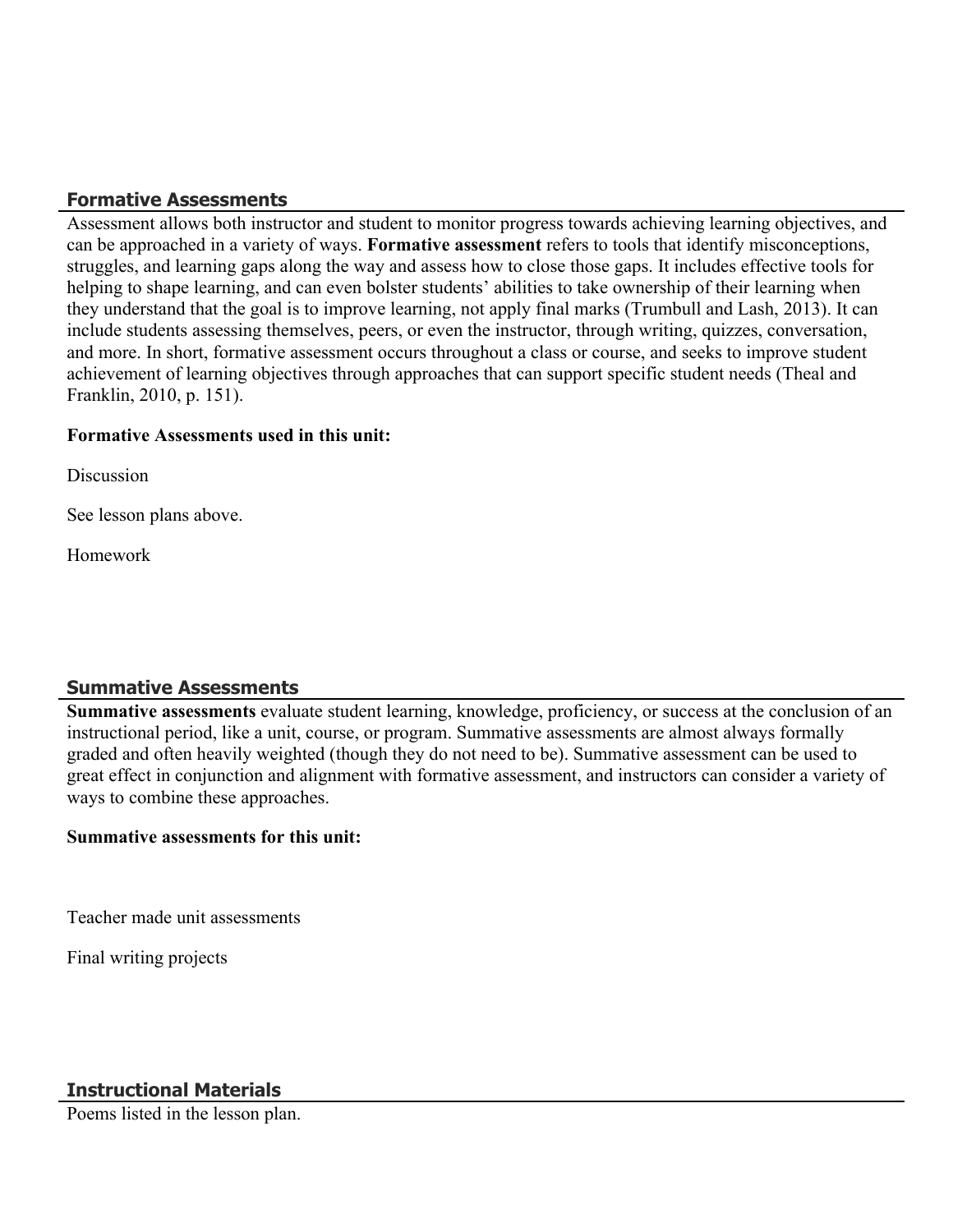Chromebooks, Google Classroom

Recordings in the lesson plan.

# **Standards** LA.8.CCSS.ELA-Literacy.CCRA.W.10 Write routinely over extended time frames (time for research, reflection, and revision) and shorter time frames (a single sitting or a day or two) for a range of tasks, purposes, and audiences. CCSS.ELA-Literacy.RL.8.1 Cite the textual evidence that most strongly supports an analysis of what the text says explicitly as well as inferences drawn from the text. CCSS.ELA-Literacy.RL.8.2 Determine a theme or central idea of a text and analyze its development over the course of the text, including its relationship to the characters, setting, and plot; provide an objective summary of the text. CCSS.ELA-Literacy.RL.8.4 Determine the meaning of words and phrases as they are used in a text, including figurative and connotative meanings; analyze the impact of specific word choices on meaning and tone, including analogies or allusions to other texts. CCSS.ELA-Literacy.RL.8.5 Compare and contrast the structure of two or more texts and analyze how the differing structure of each text contributes to its meaning and style. CCSS.ELA-Literacy.RL.8.6 Analyze how differences in the points of view of the characters and the audience or reader (e.g., created through the use of dramatic irony) create such effects as suspense or humor. CCSS.ELA-Literacy.W.8.5 With some guidance and support from peers and adults, develop and strengthen writing as needed by planning, revising, editing, rewriting, or trying a new approach, focusing on how well purpose and audience have been addressed. CCSS.ELA-Literacy.W.8.9.a Apply grade 8 Reading standards to literature (e.g., "Analyze how a modern work of fiction draws on themes, patterns of events, or character types from myths, traditional stories, or religious works such as the Bible, including describing how the material is rendered new"). CCSS.ELA-Literacy.SL.8.1 Engage effectively in a range of collaborative discussions (one-on-one, in groups, and teacher-led) with diverse partners on grade 8 topics, texts, and issues, building on others' ideas and expressing their own clearly. CCSS.ELA-Literacy.SL.8.2 Analyze the purpose of information presented in diverse media and formats (e.g., visually, quantitatively, orally) and evaluate the motives (e.g., social, commercial, political) behind its presentation. CCSS.ELA-Literacy.SL.8.5 Integrate multimedia and visual displays into presentations to clarify information, strengthen claims and evidence, and add interest. CCSS.ELA-Literacy.SL.8.6 Adapt speech to a variety of contexts and tasks, demonstrating command of formal English when indicated or appropriate. CCSS.ELA-Literacy.L.8.1 Demonstrate command of the conventions of standard English grammar and usage when writing or speaking. CCSS.ELA-Literacy.L.8.2 Demonstrate command of the conventions of standard English capitalization, punctuation, and spelling when writing. CCSS.ELA-Literacy.L.8.3 Use knowledge of language and its conventions when writing, speaking, reading, or listening.

CCSS.ELA-Literacy.L.8.4 Determine or clarify the meaning of unknown and multiple-meaning words or phrases based on grade 8 reading and content, choosing flexibly from a range of strategies.